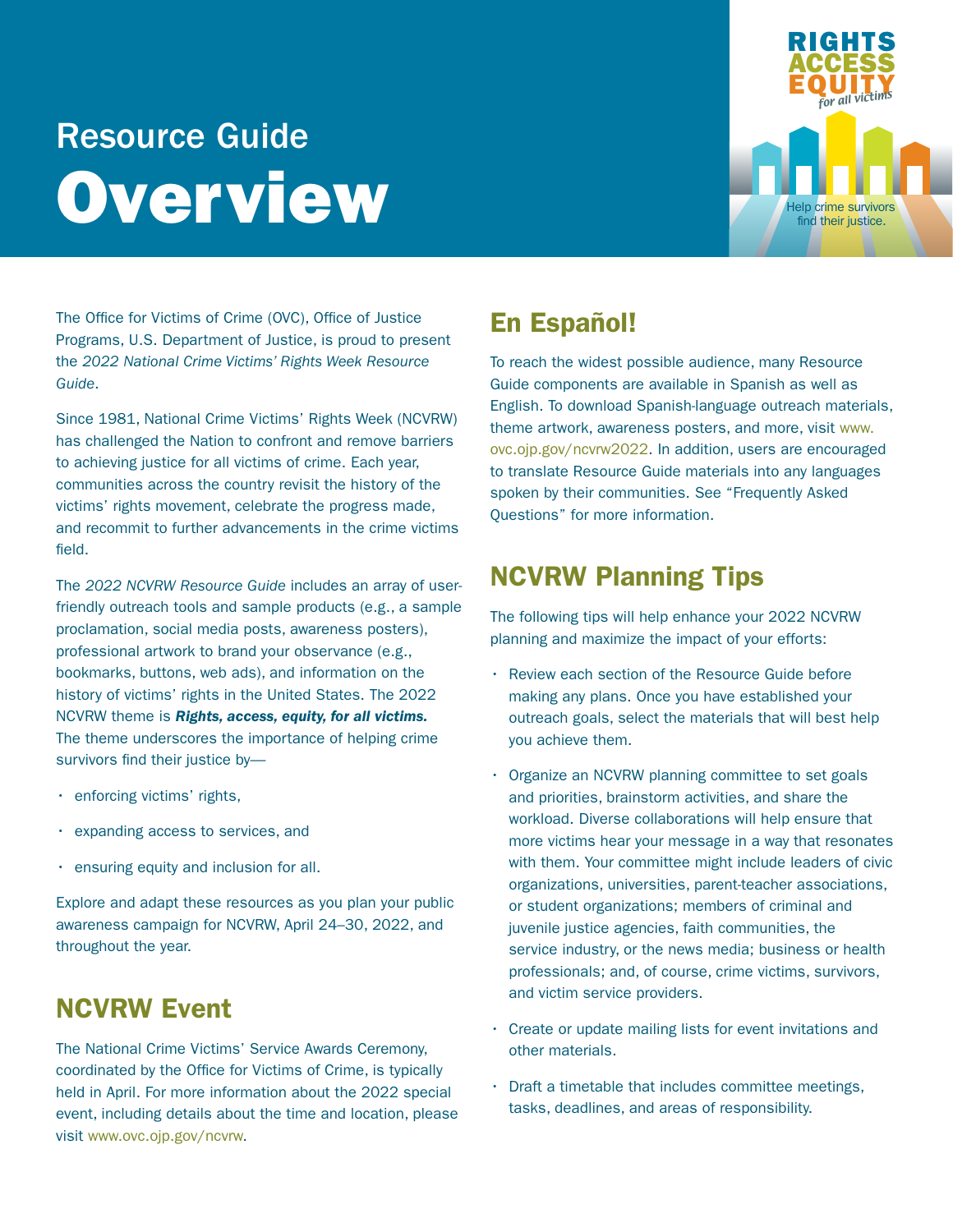- Craft a media plan. Develop a list of local media outlets and the appropriate contacts to notify about special events and activities. See "Communicating Your Message: Media Tips and Tools" for guidance and sample content.
- Coordinate planning for 2022 NCVRW with other awareness and prevention campaigns held during April, including National Child Abuse Prevention Month, National Sexual Assault Awareness Month, and Global Youth Service Days.
- Think creatively about meaningful ways to engage your community to support all victims affected by crime during this year's NCVRW and throughout the year.

# 2022 NCVRW Resource Guide **Contents**

The Resource Guide contains a wide array of outreach tools and sample materials to help you develop and carry out your NCVRW awareness campaign.

### *Introductory Materials*

- Resource Guide Overview
- Letter From Kristina Rose, Director of the Office for Victims of Crime
- Frequently Asked Questions

### *Resource Guide Artwork*

A diverse collection of professionally designed art files some with room for local information—can help unite your outreach efforts with others across the country. This year's collection includes artwork in high-resolution formats for professional presses and informal print applications, as well as smaller graphics for online use. All artwork is available in both English and Spanish.

Incorporate this year's artwork into your print or online outreach materials, including event fliers, social media, slideshow presentations, television broadcasts, public service announcements, and print advertisements. Included with the artwork is information on technical specifications, the color palette, and suggestions for production.

#### Artwork Contents

- Theme Posters (print and press files) in  $22"$  x  $28"$  and 11" x 17", available in both English and Spanish
- $\cdot$  Theme Artwork (print and press files)
	- o Billboard art
	- o Bookmarks
	- o Buttons, logos, and a challenge coin *NEW*
	- o Certificate of appreciation
	- o Letterhead
	- o Name tags and table cards
	- o Referral flier
	- o Ribbon cards
- Web Artwork (web files)
	- o Banners and ads
	- o Social media images
- Awareness Posters (web, print, and press files)
	- o Victim Services in American Indian/Alaska Native **Communities**
	- o Responding to Victims of Gun Violence
	- o Responding to Sexual Assault in the Military

## *Developing Your Campaign: Partnerships and Strategies*

This section contains sample tools, resources, and ideas for developing and collaborating on an awareness campaign:

- Sample Proclamation
- Notable Quotables
- Presentation Tips (including the 2022 NCVRW PowerPoint template)